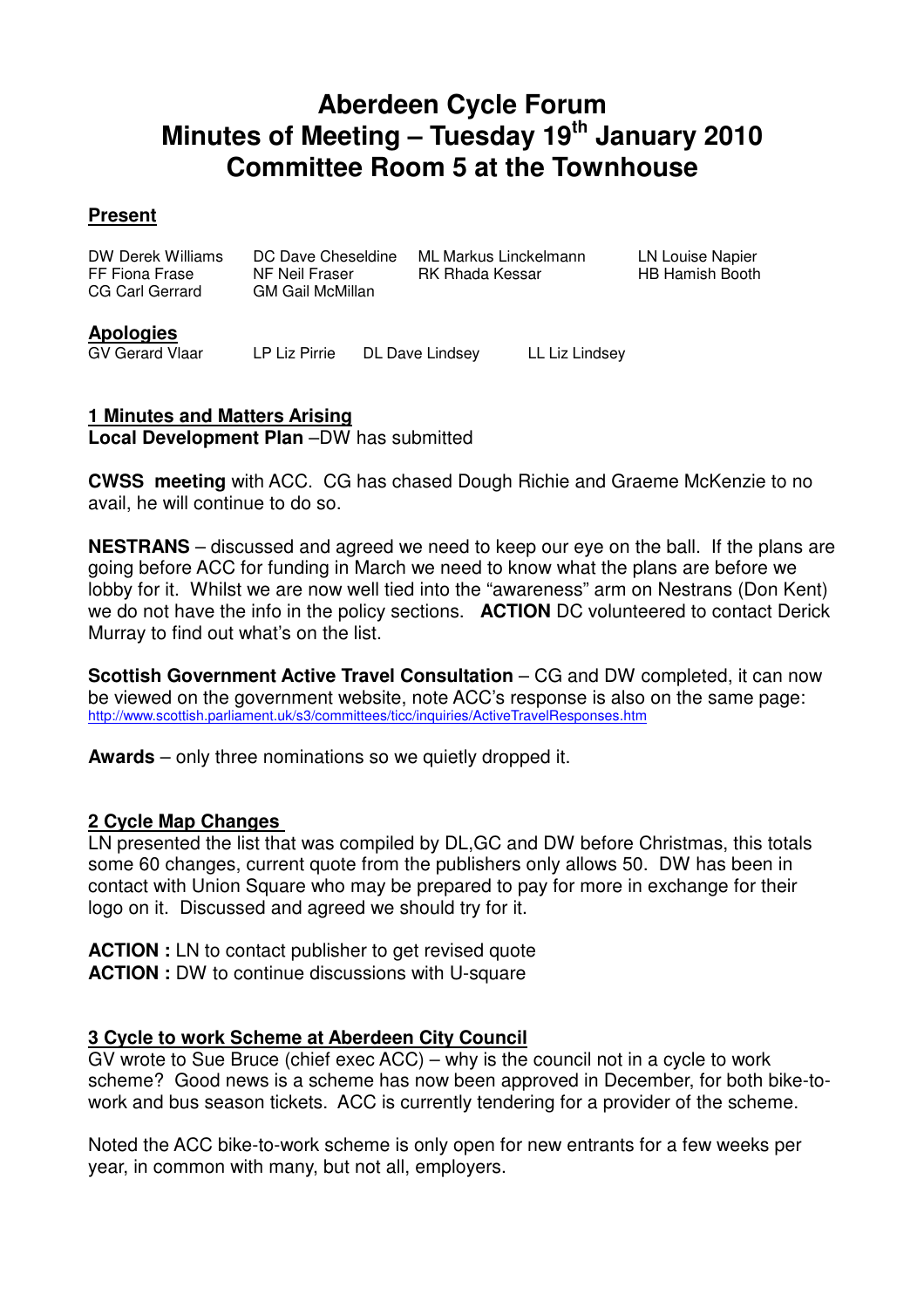Aim to have running by bike week.

AOB NCR1 has been approved by Sustrans.

#### **4 Look Ahead & Themes for 2010**

Discussion resulted in the following list of events that ACF may or may not participate in, post meeting research shows the dates below. If you are aware of other dates / significant envents, please email web @ aberdeencycleforum.org.uk

| <b>Event</b>                       | <b>Dates and Comments</b>                                                                                                   |  |  |
|------------------------------------|-----------------------------------------------------------------------------------------------------------------------------|--|--|
| <b>Bike Week</b>                   | $19 - 27$ <sup>th</sup> June                                                                                                |  |  |
| <b>Highland Games</b><br>&Eco City | Sunday 20 <sup>th</sup> June - $50th$ anniversary of the games<br>(first weekend of Bike Week)                              |  |  |
| <b>LOAF Meetings</b>               | Not Known                                                                                                                   |  |  |
| <b>Cycle Count</b>                 | Proposed 21-22 April (Wed/Thurs)                                                                                            |  |  |
| <b>Tennants Forum</b>              | Expected September – exact date TBC, we have had a stall before                                                             |  |  |
| <b>End Financial Year</b>          | 5 April – to Lobby ACF to get the CWSS spending finished!                                                                   |  |  |
| Nestrans Budget<br>to ACC          | April – exact date TBD depending on committee timetable                                                                     |  |  |
| Bon Accord BR                      | May – Exact Date TBC, last year we did some join publicity with them                                                        |  |  |
| Gt Inverurie BR                    | TBC (between May and June) – will we have team ACF this year?<br>http://www.aberdeenshire.gov.uk/recreation/events/gibr.asp |  |  |

Looking forward to 2010 activities – a number of themes appeared

1 – Given the current ACC financial position and the general economic climate work on infrastructure will be difficult.

2 – We should revisit the constitutional question (i.e. have one)

3 – Building relations with the Taxi Drivers, is it an issue for cyclists, what can we do about it?

- 4 Compliance with the 20mph limit in the city center
- 5 New Blood, we really need some new people at meetings and to get more involved.

#### **5 Newsletter**

FF is still awaiting results from the earlier promises, CG volunteered a small piece on the web and twitter. DW a piece on "write to your councillor"